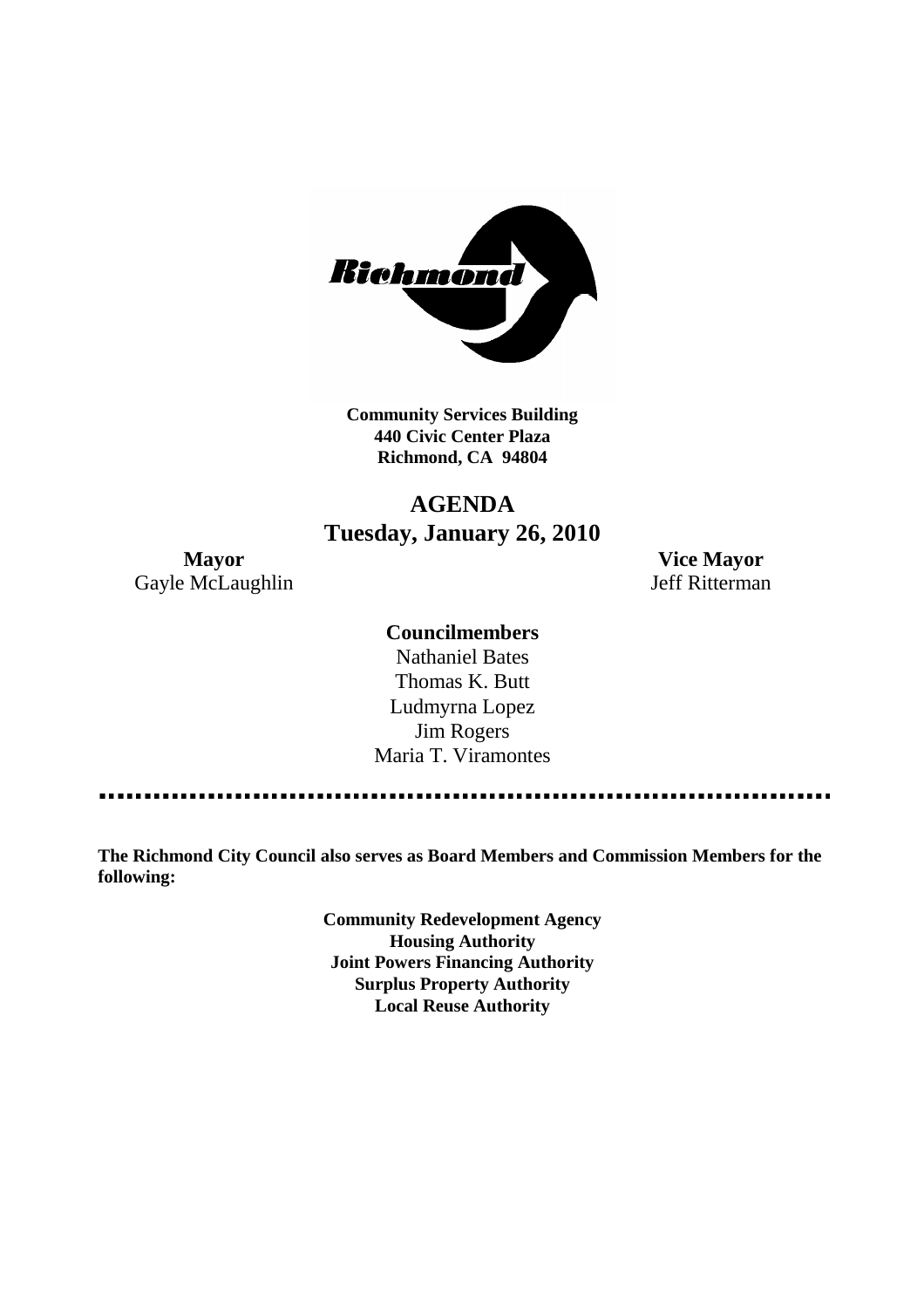# **MEETING PROCEDURES**

The City of Richmond encourages community participation at its City Council meetings and has established procedures that are intended to accommodate public input in a timely and time-sensitive way. As a courtesy to all members of the public who wish to participate in City Council meetings, please observe the following procedures:

**PUBLIC COMMENT ON AGENDA ITEMS:** Anyone who desires to address the City Council on items appearing on the agenda must complete and file a pink speaker's card with the City Clerk **prior** to the City Council's consideration of the item. Once the City Clerk has announced the item and discussion has commenced, no person shall be permitted to speak on the item other than those persons who have submitted their names to the City Clerk. Your name will be called when the item is announced for discussion. **Each speaker will be allowed TWO (2) MINUTES to address the City Council on NON-PUBLIC HEARING items listed on the agenda.**

**OPEN FORUM FOR PUBLIC COMMENT:** Individuals who would like to address the City Council on matters not listed on the agenda or on **Presentations, Proclamations and Commendations, Report from the City Attorney, or Reports of Officers** may do so under Open Forum. All speakers must complete and file a pink speaker's card with the City Clerk **prior** to the commencement of Open Forum. **The amount of time allotted to individual speakers shall be determined based on the number of persons requesting to speak during this item. The time allocation for each speaker will be as follows: 15 or fewer speakers, a maximum of 2 minutes; 16 to 24 speakers, a maximum of 1 and one-half minutes; and 25 or more speakers, a maximum of 1 minute.**

## **SPEAKERS ARE REQUESTED TO OCCUPY THE RESERVED SEATS IN THE FRONT ROW BEHIND THE SPEAKER'S PODIUM AS THEIR NAME IS ANNOUNCED BY THE CITY CLERK.**

**CONSENT CALENDAR:** Consent Calendar items are considered routine and will be enacted, approved or adopted by one motion unless a request for removal for discussion or explanation is received from the audience or the City Council. A member of the audience requesting to remove an item from the Consent Calendar must complete and file a speaker's card with the City Clerk **prior to the City Council's consideration of Item C, Agenda Review.** An item removed from the Consent Calendar may be placed anywhere on the agenda following the City Council's agenda review.

*The City Council's adopted Rules of Procedure recognize that debate on policy is healthy; debate on personalities is not. The Chairperson has the right and obligation to cut off discussion that is too personal, too loud, or too crude.*

**\*\*\*\*\*\*\*\*\*\*\*\*\*\*\*\*\*\*\*\*\*\*\*\*\*\*\*\*\*\*\*\*\*\*\*\*\*\*\*\*\*\*\*\*\*\*\*\*\*\*\*\*\*\*\*\*\*\***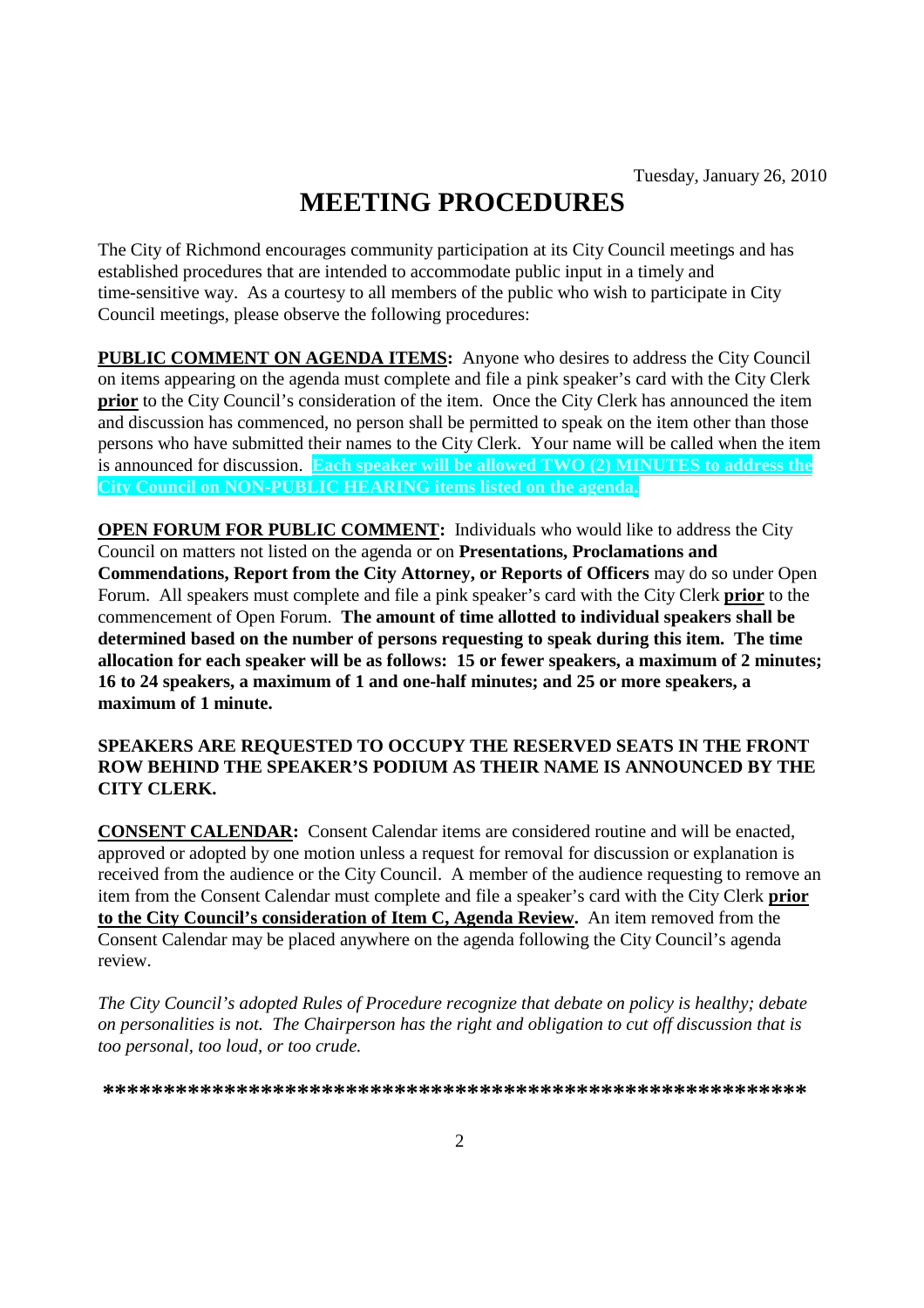Tuesday, January 26, 2010

## **EVENING OPEN SESSION**

5:00 p.m.

## **A. ROLL CALL**

## **B. PUBLIC COMMENT**

#### **C. ADJOURN TO CLOSED SESSION**

## **CLOSED SESSION**

Shimada Room of the Community Services Building

#### **A. CITY COUNCIL**

**A-1.** CONFERENCE WITH LEGAL COUNSEL - EXISTING LITIGATION (Subdivision [a] of Government Code Section 54956.9):

Booker vs. City of Richmond

Jenkins vs. City of Richmond

Communities for a Better Environment vs. City of Richmond

**A-2.** CONFERENCE WITH LEGAL COUNSEL - ANTICIPATED LITIGATION (Initiation of litigation pursuant to Subdivision (c) of Government Code Section 54956.9):

Six cases

**A-3.** CONFERENCE WITH REAL PROPERTY NEGOTIATOR (Government Code Section 54956.8):

> Property: Point Molate (site of former Naval Shipyard Depot) Agency Negotiators: Bill Lindsay and Janet Schneider Negotiating Party: Upstream Point Molate LLC Under Negotiation: Price and Terms of Payment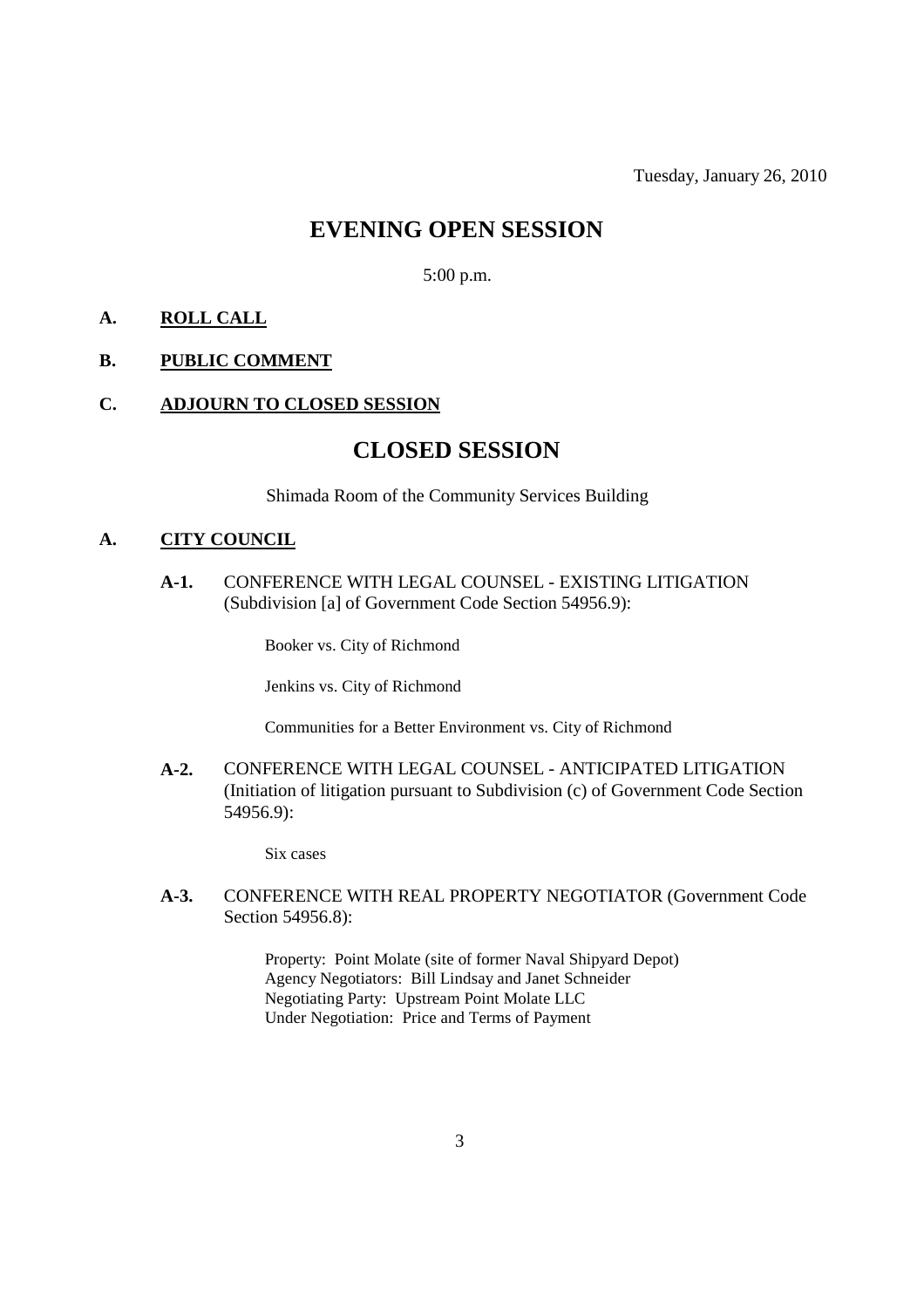## **SPECIAL RICHMOND CITY COUNCIL**

6:30 p.m.

- **A. PLEDGE TO THE FLAG**
- **B. ROLL CALL**
- **C. STATEMENT OF CONFLICT OF INTEREST**
- **D. OPEN FORUM FOR PUBLIC COMMENT**
- **E. AGENDA REVIEW**

## **F. PRESENTATIONS, PROCLAMATIONS, AND COMMENDATIONS**

- **F-1.** Presentation to Terina Williams in recognition of her remarkable strength to overcome great obstacles and her career achievements as a graduate of Hastings College of Law and successfully passing the State Bar Examination. Ms. Williams was sworn in to the State Bar of California on December 4, 2009 - City Clerk's Office (Diane Holmes 620-6513).
- **F-2.** Presentation of a proclamation to the North and East Neighborhood Patrol in recognition of their efforts to assist with crime prevention in their neighborhood - Mayor McLaughlin (620-6503), Councilmembers Bates and Butt (620-6581).
- **F-3.** Presentation of letters of recognition from Senator Feinstein and Councilmember Bates to Richmond resident Frank Fisher for his accomplishments as a composer and musician - Councilmember Bates (620-6581).
- **F-4.** Introduction of the Richmond Youth Academy Lieutenants for 2010 Fire Department (Chief Michael Banks 307-8041).
- **F-5.** Presentation of certificates honoring Rigo's Auto Sales and Pup Hut as Richmond Small Businesses of the Month for January 2010 - Mayor's Office (Mayor McLaughlin 620-6503).

## **G. REPORT FROM THE CITY ATTORNEY OF FINAL DECISIONS MADE AND NON-CONFIDENTIAL DISCUSSIONS HELD DURING CLOSED SESSION**